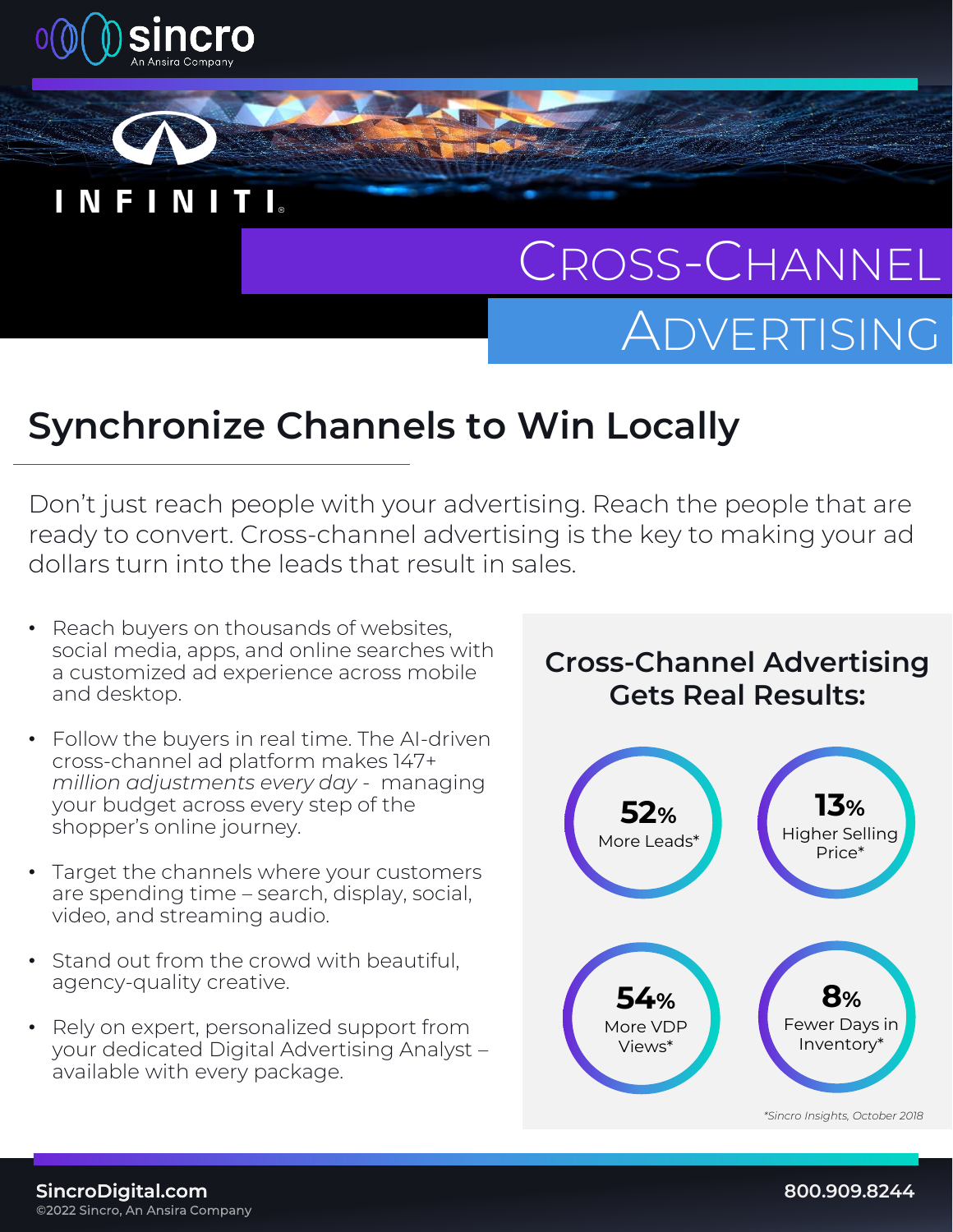

#### **Emerald**

Simple flexibility for sales and service.

- Paid search, display and retargeting
- Focus on your unique business goals
- Custom search and display campaigns
- 3 custom banner ad sets per month



### **Gold**

Advertising essentials for all the cars on your lot.

- Paid search, display, and retargeting for new vehicles
- Launch fast with ready-to-use, agencygrade creative
- Includes dealer name and model keyword search, plus national promotion alignment



### **Platinum**

Tell your story, sell more cars.

- Build on all Gold package capabilities with Facebook display
- Custom search and display campaigns for dealership branding, model-specific strategies, and conquesting
- 3 custom banner ad sets per month





### **Diamond**

Own your brand online.

- Deploy all Gold and Platinum strategies, and extend your reach to online video and Pandora streaming audio
- Custom campaigns and creative services
- 5 custom banner ad sets per month